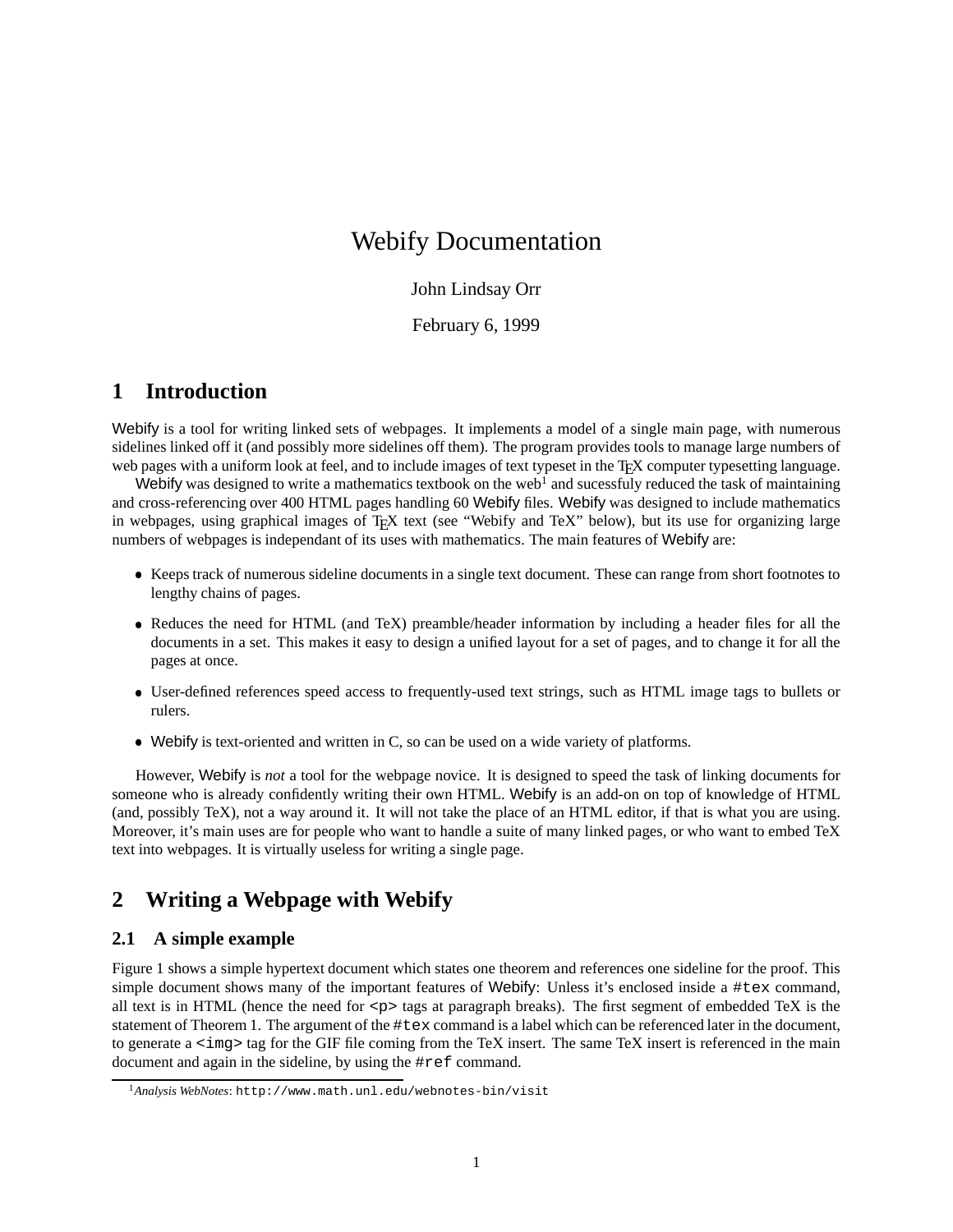```
#mainhead(main.wfy)
#sidehead(side.wfy)
#texhead(tex.wfy)
Over two thousand years ago the Greeks knew that there are infinitely many
prime numbers. There are several proofs of this fundamental fact, and the
one we will give here goes back to Euclid:<p>
#tex(thm1)
{\bf Theorem 1.} There are infinitely many prime numbers.
#end
#ref(thm1)<p>
#link(thm1) Read the proof. #end
#sideline(thm1)
   We will prove:<p>
   #ref(thm1)<p>
   #tex
   \{\hbox{bf Proof.}\}Suppose to the contrary there are only finitely many primes. List them as
   $p_1,\ldots, p_n$. Let $P=p_1p_2\cdots p_n$. Then $P$ must have a prime
   factor, yet clearly none of $p_1,\ldots,p_n$ can divide $P+1$.
   #end
#end
```
Figure 1: A sample Webify document

WARNING: If #tex is called with a reference name, as in Theorem1, *no* image tag is placed at the point #tex appears. That's why there's a #ref right after the statement of Theorem 1.

If there's not going to be any need to use a TeX insert more than once (such as with the proof of Theorem 1) then #tex can be called without a reference name. Webify chooses a name for the GIF file, and inserts an HTML image tag at the point that the #tex command appeared. That's why there's no #ref after the TeX segment that proves Theorem 1.

Note that the *same* name, thm1, was used to reference both the sideline and the TeX insert. This is possible because #ref and #link look for their labels in two different tables of references. Quite often a sideline and a TeX insert will have close enough a conceptual connection that it makes sense to give them the same name, and this allows the user to do this. (References generated by #tex are referenced by the #ref command, while references generated by #sideline are referenced by the #link command, so there is no possibility of ambiguity.)

## **2.2 Header files**

So far we haven't discussed the first three lines of the example above. These are used to load header files to give a standardized look to the head and foot of a document, and avod the need to keep writing standard header info for either HTML or TEX documents. Three differerent header files can be loaded, one for the mainline file, one to be used by all the sideline files and one for the TeX file. Figure 2 shows a simple header file which might be used by a series of documents.

If this document is loaded by the #mainhead(*filename*) command then the text above the <!--TEXT--> is inserted before all other HTML text in the main document, and the text after the breakpoint is appended at the end. If the document is loaded with #sidehead(*filename*), the text will be used as header and footer for all sideline documents.

There is also a #texhead command, which loads header and footer commands for the texfile. Unlike the sideline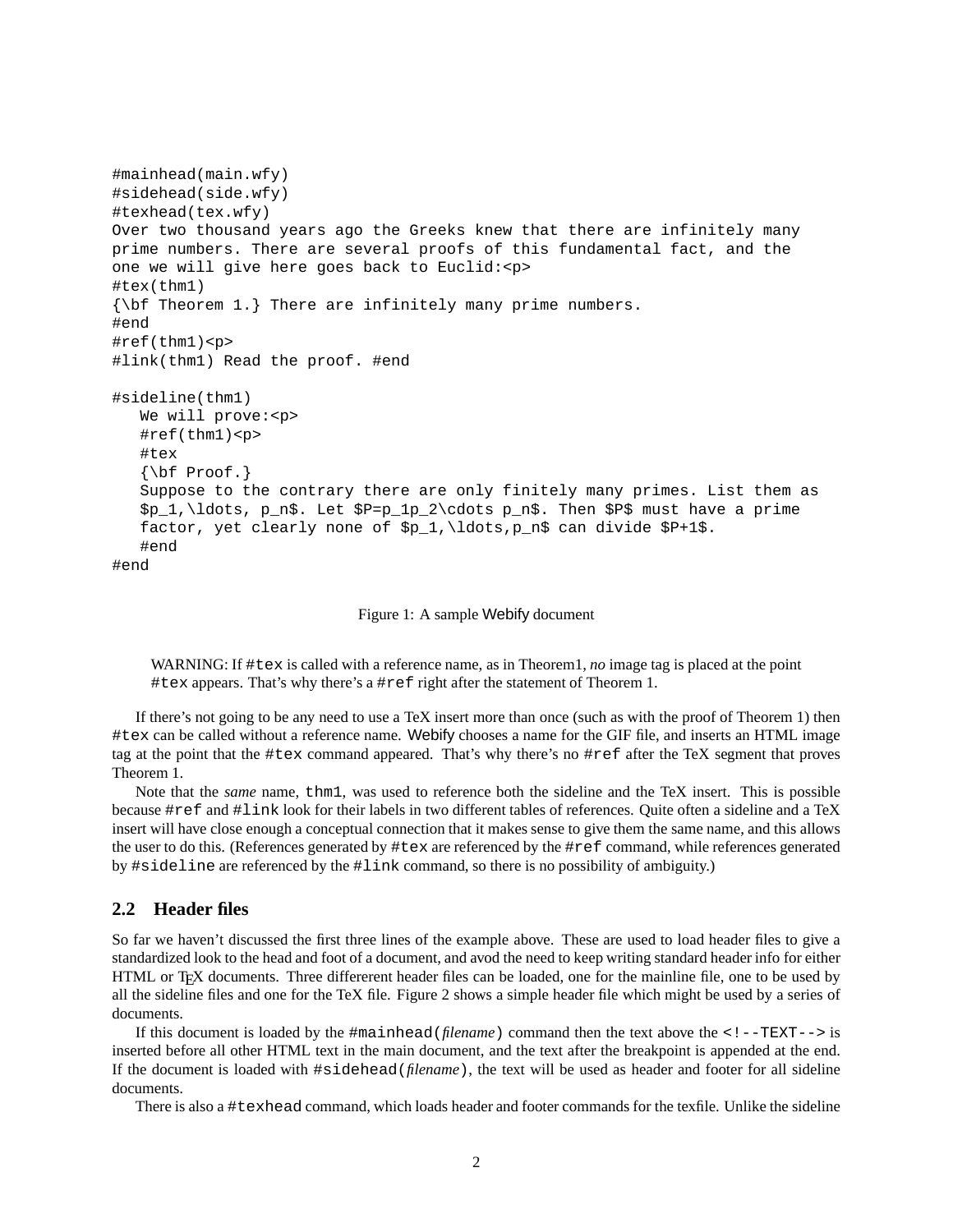```
<html>
<head>
<title>#ref(TITLE)</title>
</head>
<body>
<a href="titlebar.conf"><img src="titlebar.gif" ismap></a>
<p><hr><p>
#sideline(titlebar.conf)
#plain
   default http:#ref(THIS_PAGE)
   (20,20) (80,80) http:#ref(LAST_PAGE)
   (100,20) (160, 80) http:#ref(NEXT_PAGE)
#end
\langle! --TEXT-->
<pre>
Page created by A. Hogarth Wands-Orr
Mail to: <a href="mailto:ishie@doghouse.net">Aloysius</a>
Last modidied: #ref(DATE)
</pre>
</body>
</html>
```
Figure 2: A sample header file

and mainline header files, the TeX header file should contain TeX macros, and header and footer material, such as the \documentstyle statements.

This sample header file illustrates two important features:

 There are a number of #ref commands, which will each be replaced by text in the final output. The labels which these refer to can be defined in the main Webify file, whuch lets the user customize aspects of the header and footer of a particular document. For example, to set date of last modification, the main Webify file should contain the line:

#label(DATE) January 27, 1996 #end

 The header includes a clickable image, which maybe shows buttons to jump to the next or previous page in a linked set. The clickable image needs a .conf file, which should have the URLs of these pages written in to it. This *.conf* file is generated by the sideline command in the header. The actual URLs for the next and last pages (and for the default of staying at the present page) need to be defined by #label commands in the main document.

NOTE: The #plain command at the start of the sideline prevents any header files being loaded for that particular sideline. It also forces the sideline to be saved in a file with the exact filename given (otherwise an HTML suffix would be added).

## **3 Webify and TeX**

Although the features of Webify will make it useful for preparing sets of webpages of all kinds, the program was specifically designed to allow for the seamless inclusion of TeX text into webpages. The philosophy adopted in Webify is twofold. That: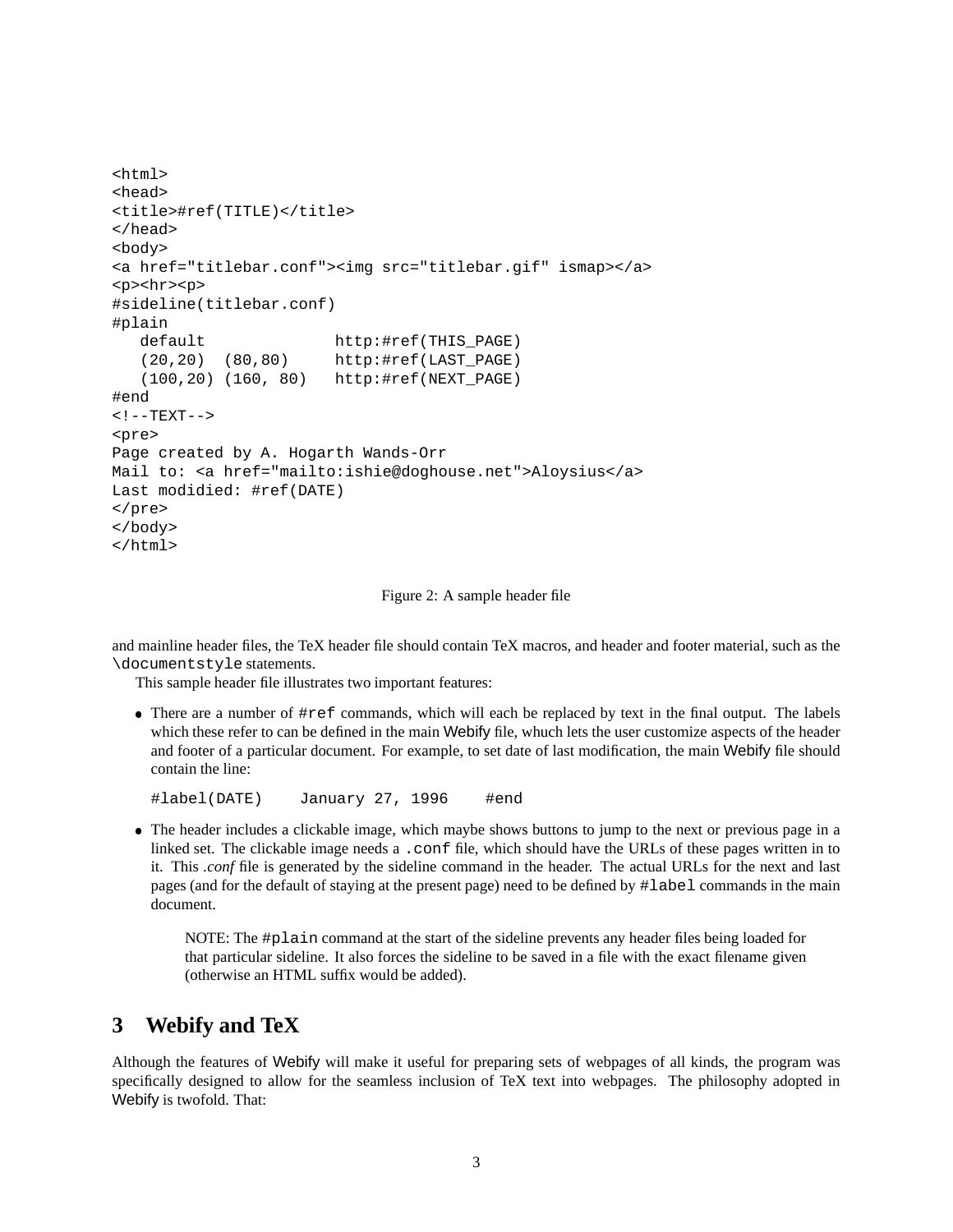```
\documentstyle[12pt,amssymb]{article}
\pagestyle{empty}
\newcommand{\gif}[1]{\newpage\par\noindent}
\begin{document}
```

```
<! -TEXT->
```

```
\end{document}
```
Figure 3: A TeX header file

- HTML does not support the sort of mathematical notation which is necessary for writing mathematical content on the web, and that the best way to overcome this is to embed in-line images of TeX text in pages.
- The platform-independance of the web means that mixing imaged TeX and regular HTML fonts side by side will always lead to undesirable results on some browsers.

Thus, the style that Webify is designed to support is interleaved paragraphs of HTML with paragraphs of embedded TeX. Doing this will minimize the contrast between disparate font sizes. It is possible to use Webify to embed equations or even single characters of TeX in the middle of a line of HTML, but the user will probably find that Webify's constructions are rather clumsy for that sort of use. However, in the author's optinion emdedding TeX in the middle of HTML produces unsightly shifts in font, and the designer of a page is almost always better working to keep TeX and HTML separate.

Webify uses the #tex command to mark a section of text as TeX. This text is excized from the HTML documents, and replaced by an HTML image tag pointing to a graphics file (by default a .gif) which is presumed to contain a graphics image of the excised TeX text. Webify on its own does *not* perform the conversion from TeX text to an image of the compiled TeX. What Webify does do is to collect all the excised segments of text into a single TeX file (with the same name as the Webify source file, but with a .tex extension). The intention is that this file will then be compiled by TeX (or LaTeX) and that the user will create graphics images of each of the TeX segements. This can be done automatically by means of a program such as tex2gif.

Webify also places a TeX macro (by default  $\gtrsim f \{image \cdot g \text{ if } \}$ ) before each segment of TeX. It's up to the user to provide a definition of this macro, but a good use is to make it simply break to a new page, so that each segment of TeX is put on its own page. The name of the TeX segment is passed to the macro, under the assumption that the program (or person) cutting out the processed images will need to know the name of the file to save each image in.

The command #texhead loads a TeX header file which should contain a definition of  $\gtrsim f$  together with any TeX or LaTeX header material. Figure 3 shows an example of a minimal TeX header file. Note that the second segment of TeX text was created by a #tex command with no optional argument, so it is given an auomaticallygenerated name (based on the main file name, which is here assumed to be test.wfy). Figure 4 shows the TeX file that Webify would produce if the Tex header file in Figure 3 were used by the sample file shown in Figure 1.

# **4 Summary of Commands**

### #sideline(*optional title*)...#end

This marks the enclosed text as a sideline document. A new HTML document is created and the text is parsed according to Webify's rules. If a title is provided then the sideline document takes that name (with a suffix added), and the title is recorded to be used for reference by #link.

NOTE: A sideline on its own does not generate an HTML anchor in the document the sideline appears in. Use #link to reference sideline documents.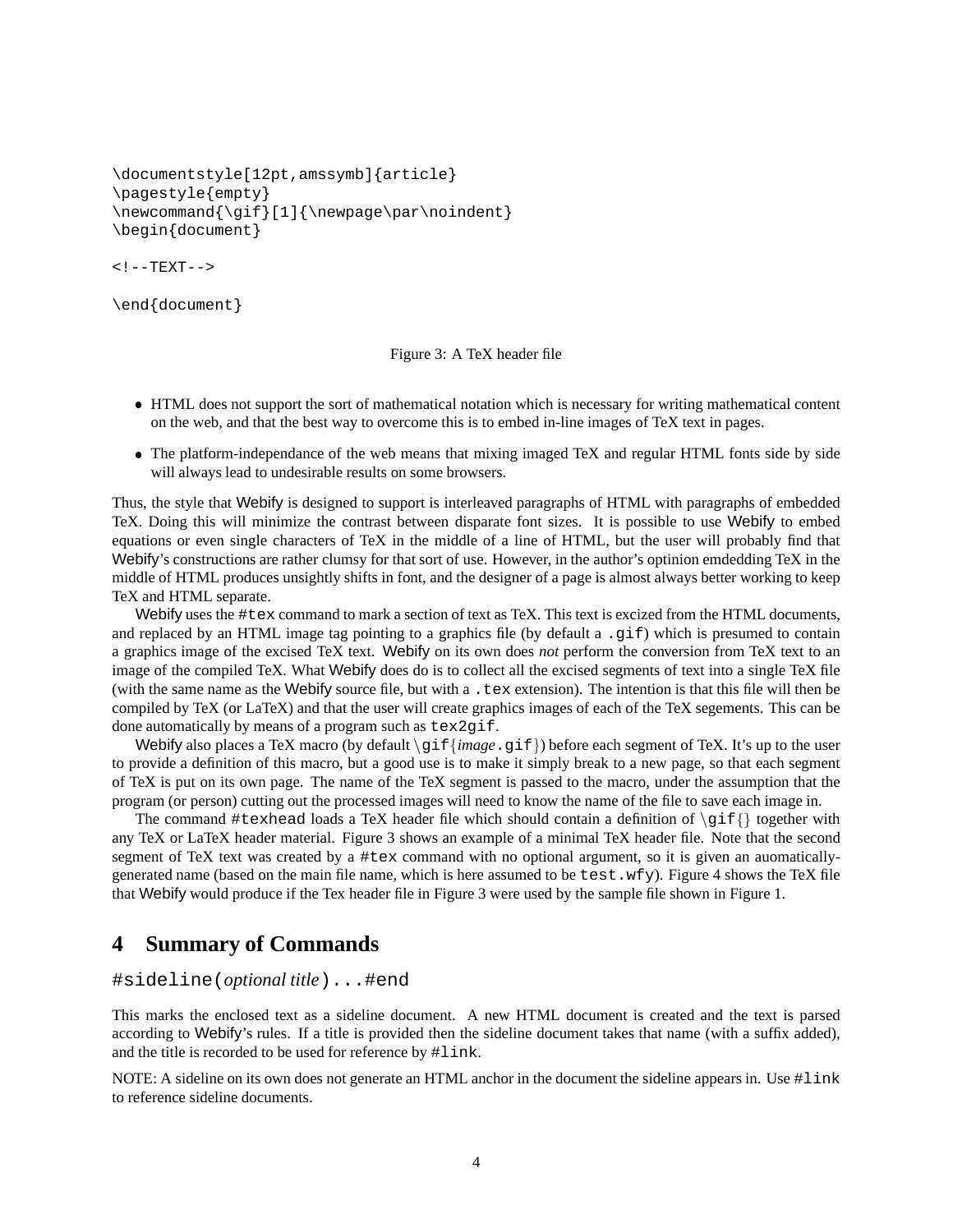```
\documentstyle[12pt,amssymb]{article}
\pagestyle{empty}
\newcommand{\gif}[1]{\newpage\par\noindent}
\begin{document}
\gif{thm1.gif}{\bf Theorem 1.} There are infinitely many prime numbers.
\gif{test_001.gif}
\{\hbox{bf Proof.}\}Suppose to the contrary there are only finitely
many primes. List them as $p_1,\ldots, p_n$. Let
$P=p_1p_2\cdots p_n$. Then $P$ must have a prime
factor, yet clearly none of sp_1,\ldots,p_n\ can
divide $P+1$. Contradiction.
```
\end{document}

#### Figure 4: Texfile ouput

NOTE: If #sideline is called with no title, then a title is automatically generated for it. This sideline is referenced by the first subsequent #link which appears with argument, after which the reference to it is lost. However, an HTML document is always generated, even if it is never referenced.

#### #link(*reference*)...#end

The reference should correspond to the title of a sideline document. This routine creates an HTML anchor linking to the sideline document referred to, and encloses the text between #link() and #end within the anchor.

NOTE: The sideline that a #link refers to may appear in the Webify document before that link. The same does not apply to #ref commands.

#tex(*optional title*)...#end

The enclosed text is added to the TeX document. The text is prefaced by an user-defined TeX macro (the default is \gif{name.gif}) which references the title of the text section. Note that the title has a suffix added to it. The default is . gif, but can be changed by setting an environment variable.

The macro  $\sqrt{g}$  f {name.gif} is defined in the standard TeX header file provided with Webify. It causes each segment of text to be printed on a separate page, in preparation for use with the GIF extraction program. The extraction program,  $text2gif, also recognizes \gif{name.gif} to create a GIF with the same name.$ 

NOTE: If #tex is called with no title, a unique title based on the title of the mainline document is generated for it.

IMAGE TAGS: If #tex is called with no title then an HTML image tag referring to a GIF file with the same name as was generated for the TeX segment is placed in the current HTML document, at the point at which the #tex command was found. If #tex is called with a title then an image tag is created for the TeX segment, but it is not written into the document. Instead it is placed on the list that #ref refers to, and may be inserted many times in different documents,by #ref commands.

#label(*tag*)...#end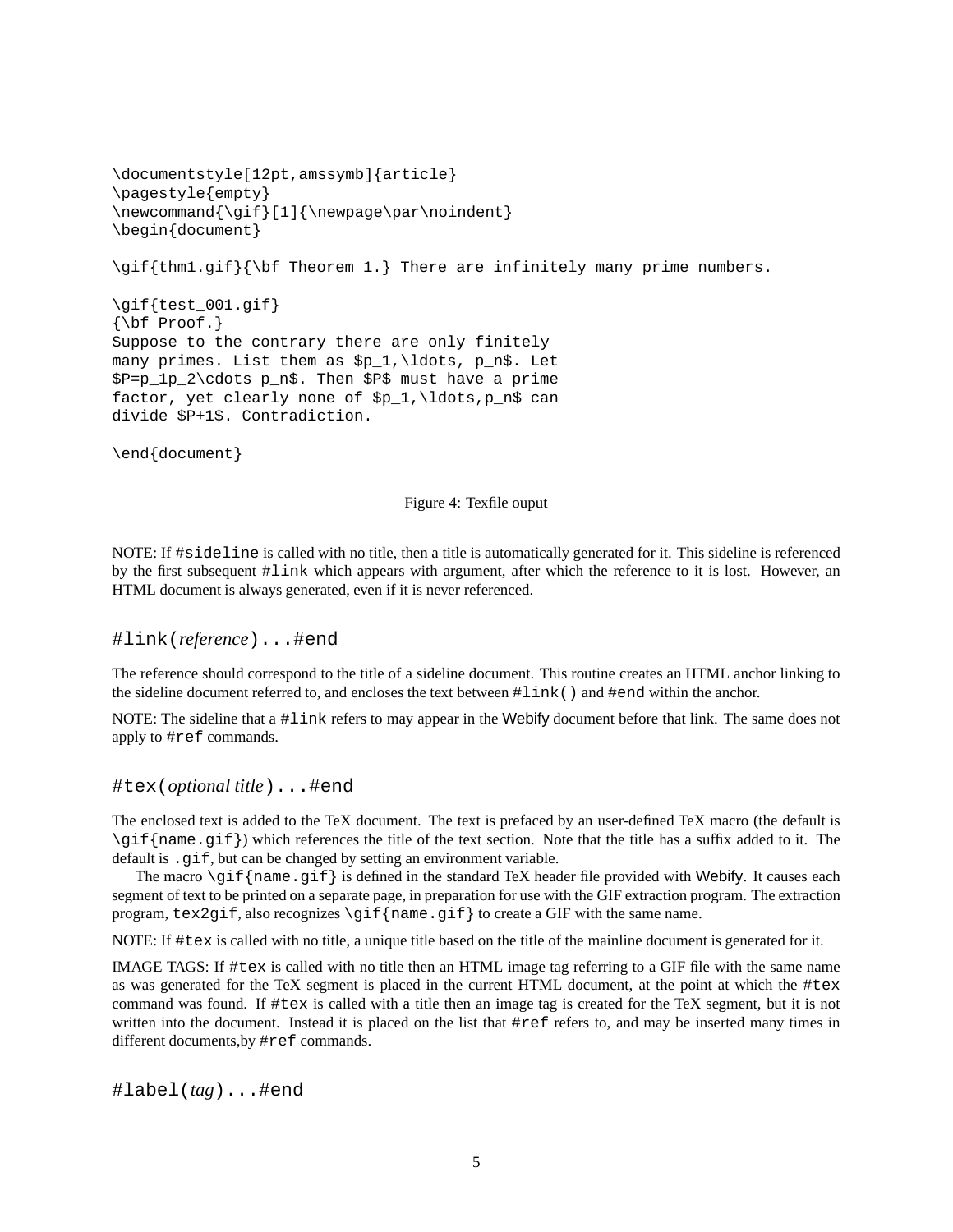The #label command records a label for future use with the #ref command. The text between the #label command and its corresponding #end is recorded verbatim, with no processing of Webify commands that appear in it. When the text saved by a #label command is inserted into a document with a #ref command, the text is parsed by Webify at that point, and all Webify commands (including other #ref's) are expanded.

NOTE: #label may be called more than once with the same argument. Subsequent calls will replace the current text associated with that argument with the new text.

NOTE: There are a number of reserved words that have a special meaning to webify when a label is set for them. These are discussed under the heading Environment Variables.

#### #ref(*reference*)

A call to #ref causes the #ref tag to be replaced with the text enclosed inside the correponding #label command. The text is then parsed by Webify for any commands it may contain.

The #label/#ref commands are extremely versatile, and allow a lot of short-cuts in document-preparation:

- A list of #label commands can be included in a header file, providing 'macros' to customize a style of document. This could include frequently-used image-tags such as GIFs for bullets or separator lines.
- Conversely, if #ref commands are included in a header file, they can serve as 'variables' in the header, which can be set by including the correponding #label commands in the main document. For example, to write a footer to a document which gives the date of last modification, include a #ref(DATE) command in the footer section of the header file, and include #label(DATE)...#end in the main document.

NOTE: A #ref command can only appear after the #label command that it referes to. This means in the previous example, the #label(DATE)...#end in the main document must come before the #mainhead command.

NOTE: The header document for the TeX file is searched for #label and #ref commands, but the TeX inclusions in the main document are not searched. TeX has its own macro system which far supasses this one, so there shouldn't be any significant loss in this restriction.

NOTE: The labels from #label and #link are recorded on different lists, so the same tag can be used for both commands without ambiguity. This is useful, since conceptually one often want to use a tag like thm1 for both the TeX insert which contains its text, and for the sideline where the theorem is proved.

#mainhead(*file path*) #sidehead(*file path*) #texhead(*file path*)

Loads a file to be used as the header file for, respectively, the mainline, sideline, and TeX files. More than one occurrence of the same header command is allowed. If that happens, all the #label commands in each of the files will be recorded, all the sidelines will be generated, and their labels recorded. However, only the text from the most recent header command of a particular type will be used to generate the basic header text.

In fact, a header file contains the text that will be used both for the footer and the header of a document. The two parts are separated by a breakmark, which can be set in the environment veraible BREAKMARK. The default breakmark  $is < !--TEXT--$ 

## *hash*

Produces a '#' mark.

#plain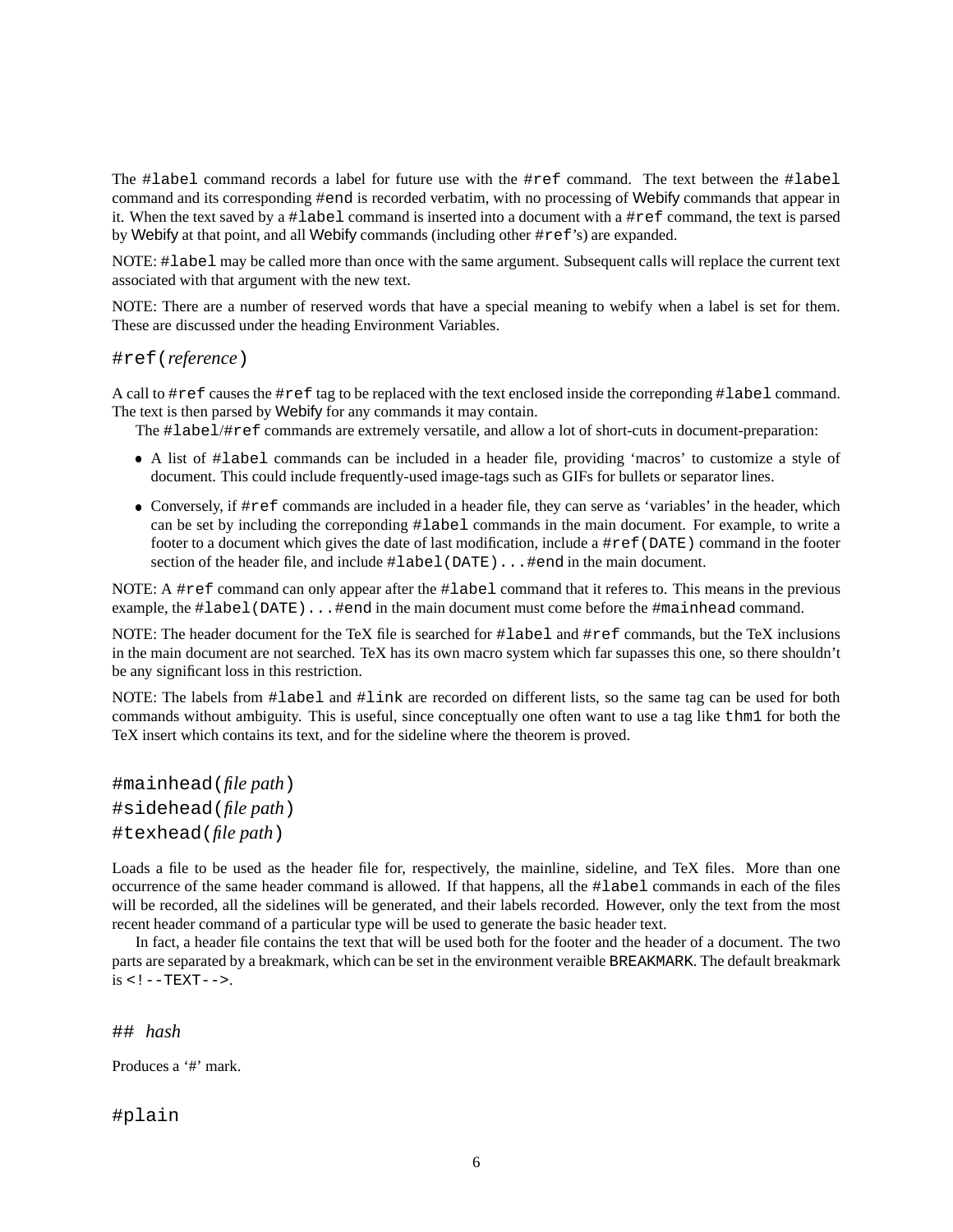When #plain is present in an HTML document, it suppresses the inclusion of *any* additions to the text in the file. This means that the prevalent header for the file is ommitted (not very useful for the main document, but important for a sideline, since all sideline files otherwise load the same header file). Moreover, the document is saved in a file with exactly the name it is given in the document declaration (i.e. no suffix is added).

NOTE: The main use envisaged for this command is to generate a .confile as a sideline.

```
#comment...#end
```
The text between the commands is ignored by the Webify program.

NOTE: You may also include an optional comment after the #end of any command, using the format #end(arbitrary comment here). This enables the user to remind themselves what that #end matches, for instance:

```
#sideline(theorem3)
```
...

```
#end(sideline theorem3)
```
The only restriction is that this comment may not span more than one line, and any parenthesis included must balance properly.

# **5 Environment Variables**

The following variables customize various aspects of webify's behavior. The program will read their values from the UNIX environment, and they can be set (or reset) with the #label command from inside a document. Moreover, the variables; HEADER PATH, PAGES PATH, and PAGES URL, can be set on the command line with the syntax;

webify -d<var name>=<value> <file name>

#### PAGES URL

Specifies the URL prefix that will be included in all references to sideline documents.

### IMG URL

Specifies the URL prefix that will be included in all references to gif images.

#### PAGES PATH

Specifies the location in the file structure in which all Webify's output files will be written. If none is specified, the default is the same directory as the input file. If the directory does not exist, it will be created.

NOTE: This directory will be created, no matter how dumb of a thing it is to do. This means that if you set PAGES PATH to be an absolute path, but forget the initial slash, that complete path will be created underneath the current directory. Or, if you put odd characters in the PAGES PATH, the directory will be created with those odd characters in its name.

#### BREAKMARK

Specifies the tag that marks the middle a header file. The default is  $\lt!!$  --TEXT-->.